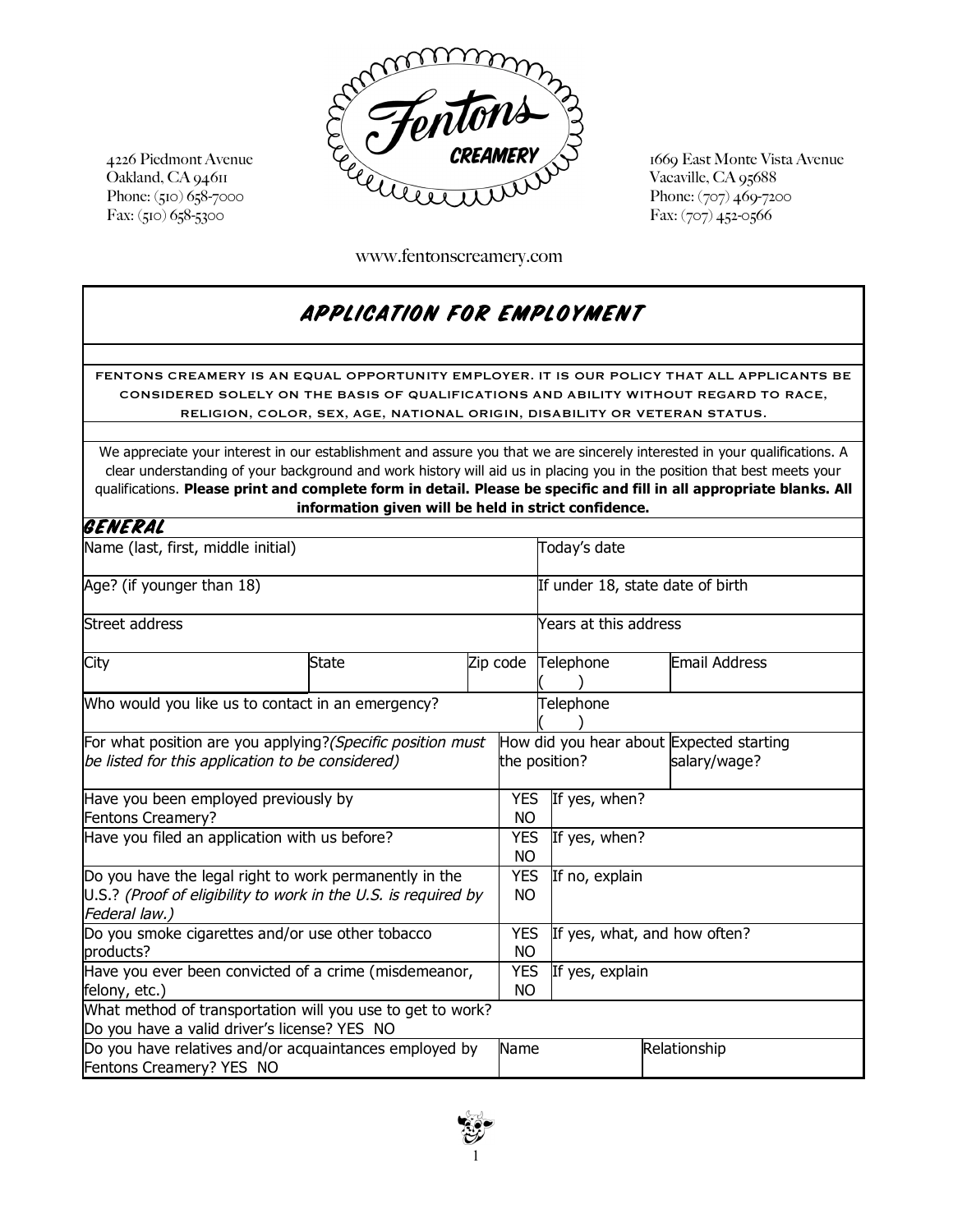|                                         | <b>SHIFT</b>                                                                              | <b>MON</b> | <b>TUES</b>     |         | <b>WED</b> | <b>THURS</b> |                   | <b>FRI</b>    | <b>SAT</b>      | <b>SUN</b> |
|-----------------------------------------|-------------------------------------------------------------------------------------------|------------|-----------------|---------|------------|--------------|-------------------|---------------|-----------------|------------|
|                                         | <b>AM</b>                                                                                 | To         | To              | To      |            | To           |                   | To            | To              | To         |
|                                         | (we open at 11 AM Mon-Thurs                                                               |            |                 |         |            |              |                   |               |                 |            |
|                                         | and 9AM on Fri, Sat & Sun)                                                                |            |                 |         |            |              |                   |               |                 |            |
|                                         | <b>PM</b>                                                                                 | To         | To              |         | To<br>To   |              | To                |               | To<br>To        |            |
|                                         | (we close at 11 PM Sun-Thurs                                                              |            |                 |         |            |              |                   |               |                 |            |
|                                         | and 12AM on Fri & Sat)                                                                    |            |                 |         |            |              |                   |               |                 |            |
|                                         | Total number of hours desired? Maximum                                                    |            |                 | Minimum |            |              |                   |               |                 |            |
|                                         | Please explain any preexisting schedule conflicts:                                        |            |                 |         |            |              |                   |               |                 |            |
|                                         |                                                                                           |            |                 |         |            |              |                   |               |                 |            |
|                                         | If your application is considered favorably, on what date will you be available for work? |            |                 |         |            |              |                   |               |                 |            |
|                                         |                                                                                           |            |                 |         |            |              |                   |               |                 |            |
| EDUCATION                               |                                                                                           |            |                 |         |            |              |                   |               |                 |            |
|                                         |                                                                                           |            |                 |         |            |              |                   |               |                 |            |
| School<br>Name and<br>Address of School |                                                                                           |            | Course of Study |         | Years      |              | Did you graduate? |               | List Diploma or |            |
|                                         |                                                                                           |            |                 |         | Completed  |              |                   |               |                 | Degree     |
| Elementary                              |                                                                                           |            |                 |         |            |              |                   | <b>YES NO</b> |                 |            |
| School                                  |                                                                                           |            |                 |         |            |              |                   |               |                 |            |
|                                         |                                                                                           |            |                 |         |            |              |                   |               |                 |            |
| <b>High School</b>                      |                                                                                           |            |                 |         |            |              |                   | YES NO        |                 |            |
|                                         |                                                                                           |            |                 |         |            |              |                   |               |                 |            |
|                                         |                                                                                           |            |                 |         |            |              |                   |               |                 |            |
| College                                 |                                                                                           |            |                 |         |            |              |                   | YES NO        |                 |            |
|                                         |                                                                                           |            |                 |         |            |              |                   |               |                 |            |
|                                         |                                                                                           |            |                 |         |            |              |                   |               |                 |            |
| Other                                   |                                                                                           |            |                 |         |            |              |                   |               |                 |            |
| (specify)                               |                                                                                           |            |                 |         |            |              |                   | YES NO        |                 |            |
|                                         |                                                                                           |            |                 |         |            |              |                   |               |                 |            |
|                                         |                                                                                           |            |                 |         |            |              |                   |               |                 |            |

# WORK EXPERIENCE (START WITH PRESENT POSITION AND WORK BACK)

| Name and Address of Company and<br>Type of Business | Position<br>Held | Dates of<br>Employment | Salary            | Reason for Leaving |
|-----------------------------------------------------|------------------|------------------------|-------------------|--------------------|
|                                                     |                  |                        | Starting          |                    |
| Telephone (<br>Name of Supervisor                   |                  | To                     | Final/present     |                    |
| Name and Address of Company and<br>Type of Business |                  | To                     | Starting<br>Final |                    |
| Telephone(<br>Name of Supervisor                    |                  |                        |                   |                    |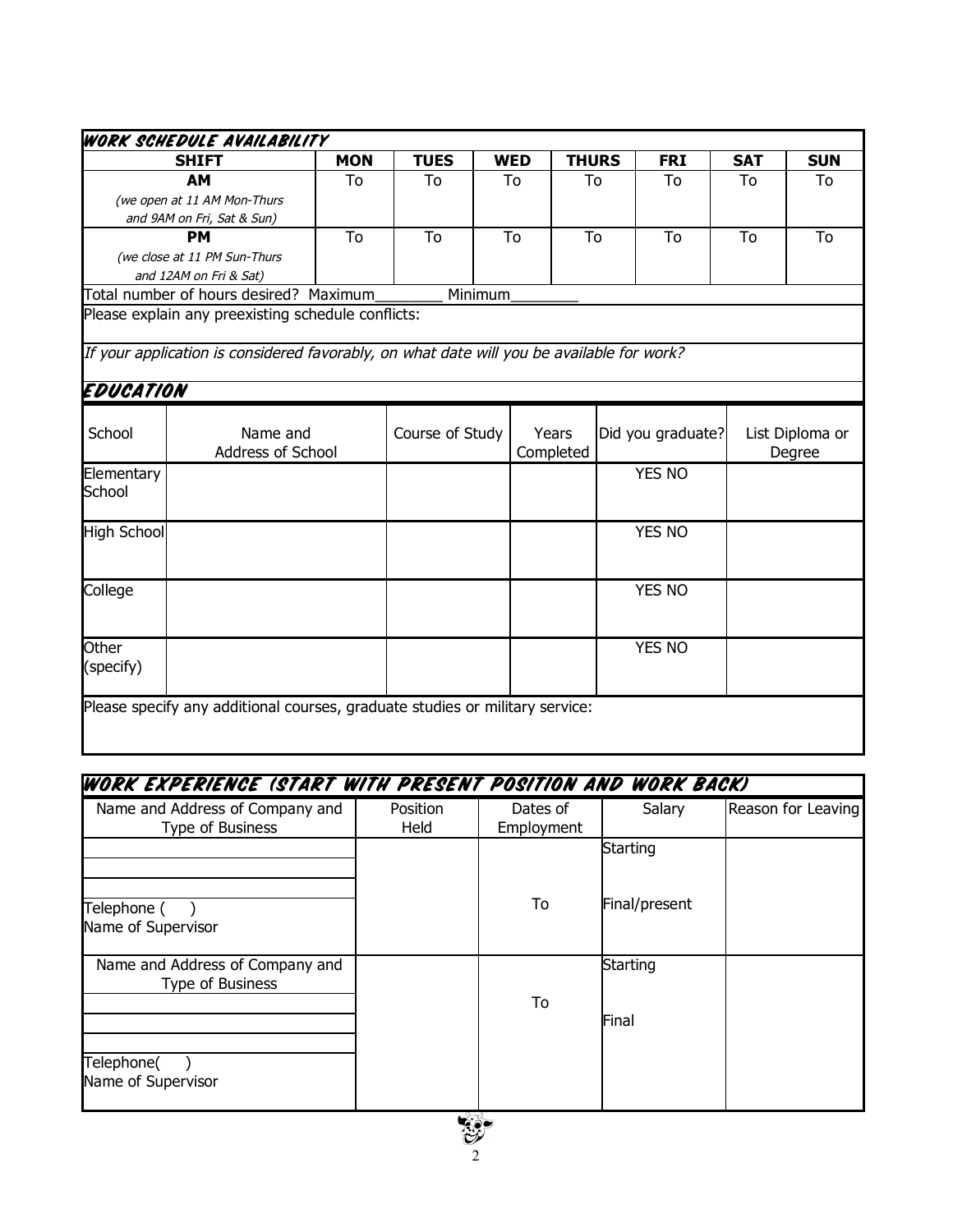| Name and Address of Company and<br>Type of Business | Position Held    | Dates of<br>Employment | Salary   | Reason for Leaving                               |
|-----------------------------------------------------|------------------|------------------------|----------|--------------------------------------------------|
|                                                     |                  | To                     | Starting |                                                  |
| Telephone (<br>Name of Supervisor                   |                  |                        | Final    |                                                  |
|                                                     |                  |                        |          |                                                  |
| May we contact your present employer?               | <b>YES</b><br>NO |                        |          | May we contact your previous employer(s)? YES NO |

| How did you hear about College/University<br>Fentons? (please check) Career Center? Q |            | Name |                                              | An acquaintance<br>employed by<br>Fentons Creamery? | Name   |
|---------------------------------------------------------------------------------------|------------|------|----------------------------------------------|-----------------------------------------------------|--------|
| Private Employment<br>Agency? □                                                       | Name       |      | Newspaper or online Name<br>advertisement? Q |                                                     | Other? |
| PERSONAL REFERENCES<br>(not former employers or relatives)                            |            |      |                                              |                                                     |        |
| Name                                                                                  | Occupation |      |                                              | <b>Address</b>                                      | Phone  |
|                                                                                       |            |      |                                              |                                                     |        |
|                                                                                       |            |      |                                              |                                                     |        |
|                                                                                       |            |      |                                              |                                                     |        |

**The facts set forth in my application for employment are true and complete. I understand that if employed, false statements on this application shall be considered sufficient cause for dismissal. Fentons Creamery is hereby authorized to make any investigation of my personal history and financial and credit record through any investigative or credit agencies or bureaus of your choice. In making this application for employment, I authorize Fentons Creamery to make an investigative consumer report whereby information is obtained through personal interviews with my neighbors, friends and others with whom I am aquatinted. This inquiry, if made, may include information as to my character, general reputation, personal characteristics and mode of living. I understand that I have the right to make a written request within a reasonable period of time to receive additional information about the nature and scope of any such investigative report that is made.**

| <b>APPLICANT:</b> | $-$   |
|-------------------|-------|
| <b>OF</b>         | DATE: |
| <b>SIGNATURE</b>  |       |
|                   |       |

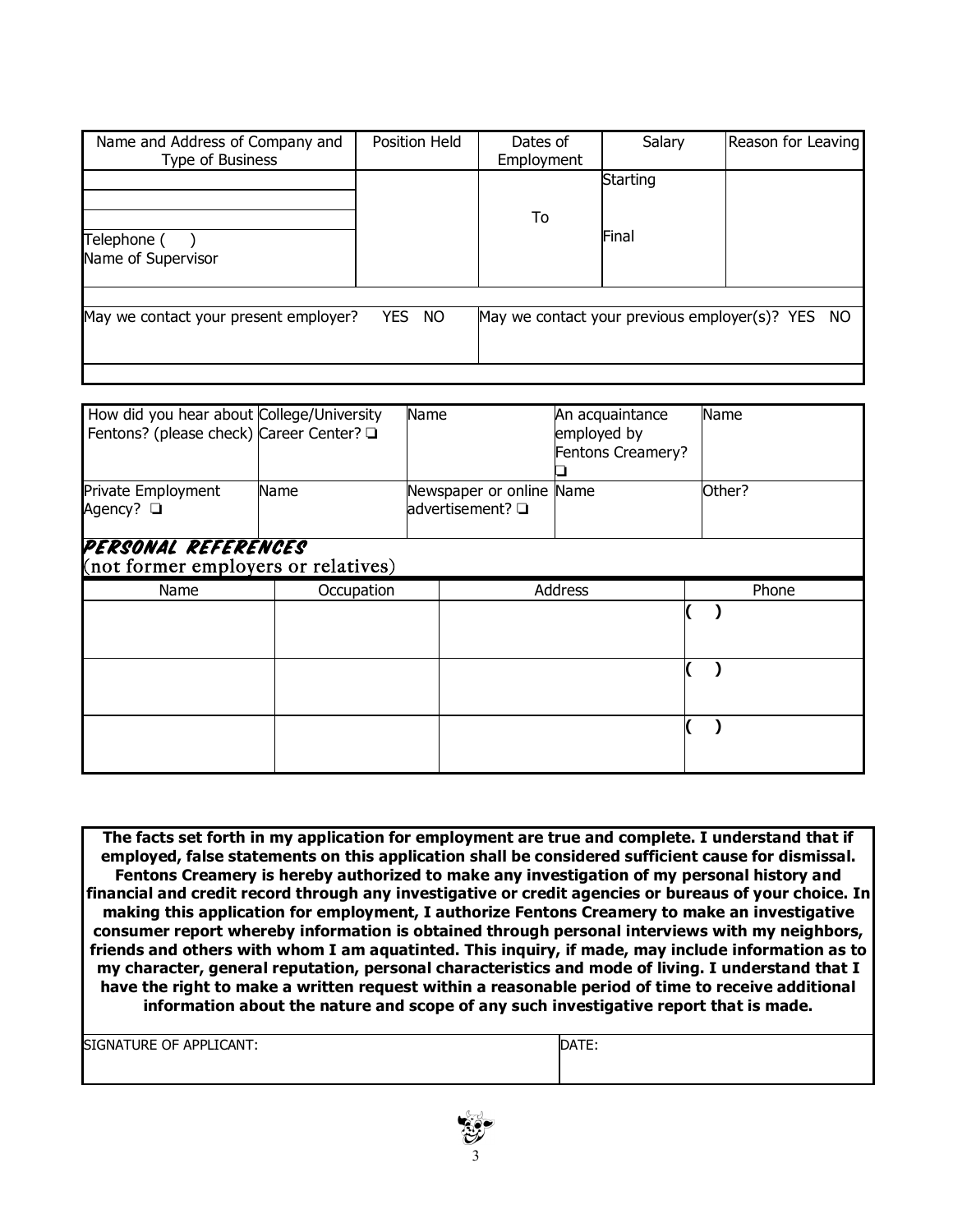# APPLICANT – DO NOT WRITE ON THIS PAGE

## For Interviewer's Use

| <b>Interviewer</b> | <b>Date</b> | <b>Comments</b> |
|--------------------|-------------|-----------------|
|                    |             |                 |
|                    |             |                 |
|                    |             |                 |
|                    |             |                 |
|                    |             |                 |
|                    |             |                 |
|                    |             |                 |
|                    |             |                 |
|                    |             |                 |
|                    |             |                 |
|                    |             |                 |
|                    |             |                 |
|                    |             |                 |
|                    |             |                 |
|                    |             |                 |
|                    |             |                 |
|                    |             |                 |
|                    |             |                 |
|                    |             |                 |
|                    |             |                 |

### Reference check

| <b>Position</b> | <b>Results of Reference Check</b> |
|-----------------|-----------------------------------|
|                 |                                   |
|                 |                                   |
|                 |                                   |
|                 |                                   |
|                 |                                   |
|                 |                                   |
|                 |                                   |
|                 |                                   |
|                 |                                   |
|                 |                                   |
|                 |                                   |
|                 |                                   |

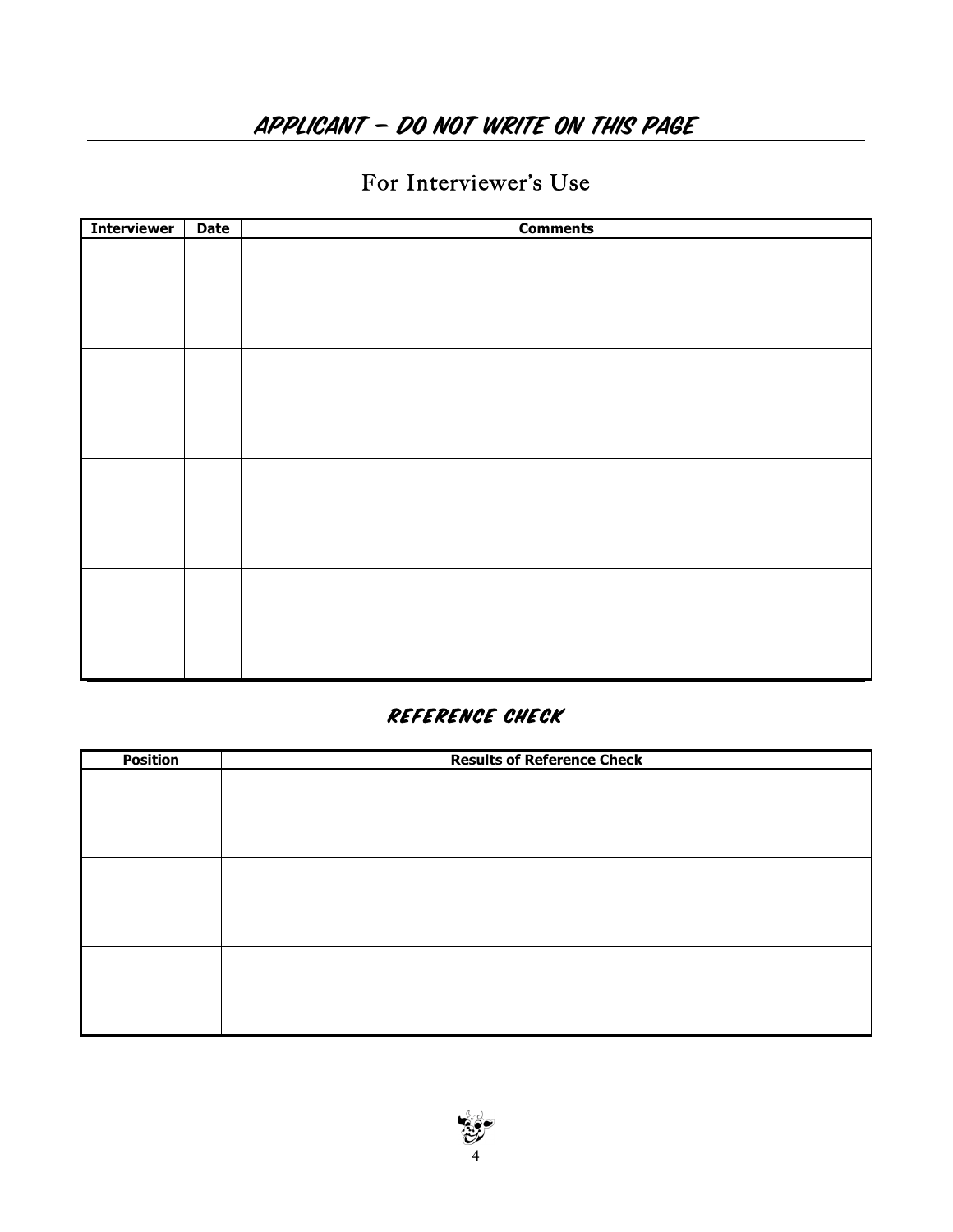

### **Welcome to Fentons Creamery & Restaurant!**

**Thank you for thinking of us for your employment needs! Please answer the following questions and submit this questionnaire along with the Fentons Creamery Application for Employment.**

• **Who are YOUUUUUUU? What are your interests?**

- **What is your image of Fentons Creamery? What do you think that we are all about (aside from making scrumptious ice cream)?**
- **What do you know about the history of Fentons Creamery?**
- **Do you think of yourself as a "people" person who wants to please? Give us some examples:**
- **What do YOUUUUUU want to be doing over the next six months to one year? What are your short-term goals?**